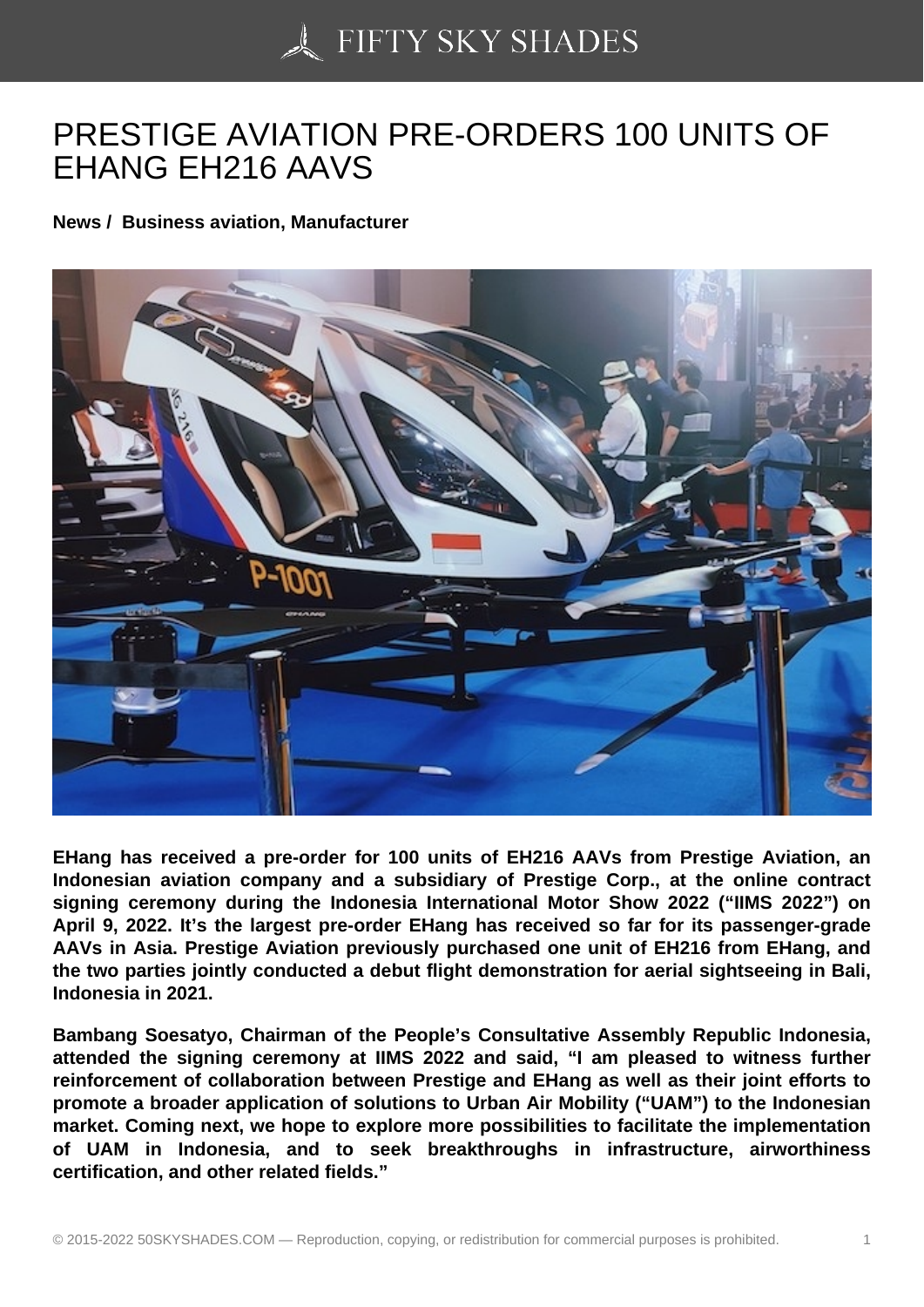

Rudy Salim, Executive Chairman of Prestige Aviation, said, "EHang has long been a crucial partner to Prestige Aviation. As a forerunner of Indonesia's sustainable transportation, we hope that we can address the Indonesian public's need for aerial transportation and therefore, we are ready to support the Indonesian new capital Nusantara's Smart City initiative with EH216 AAVs. Indonesia is an archipelagic country with more than 17,000 islands within its borders. Therefore, a new transportation mode that can facilitate inter-island mobility will undoubtedly help regional economies to grow exponentially, assisted by its low cost when compared to other conventional land routes. We will join hands with EHang to bring safe, efficient, economical and eco-friendly transport solutions to facilitate inter-island mobility and many other scenarios in Indonesia."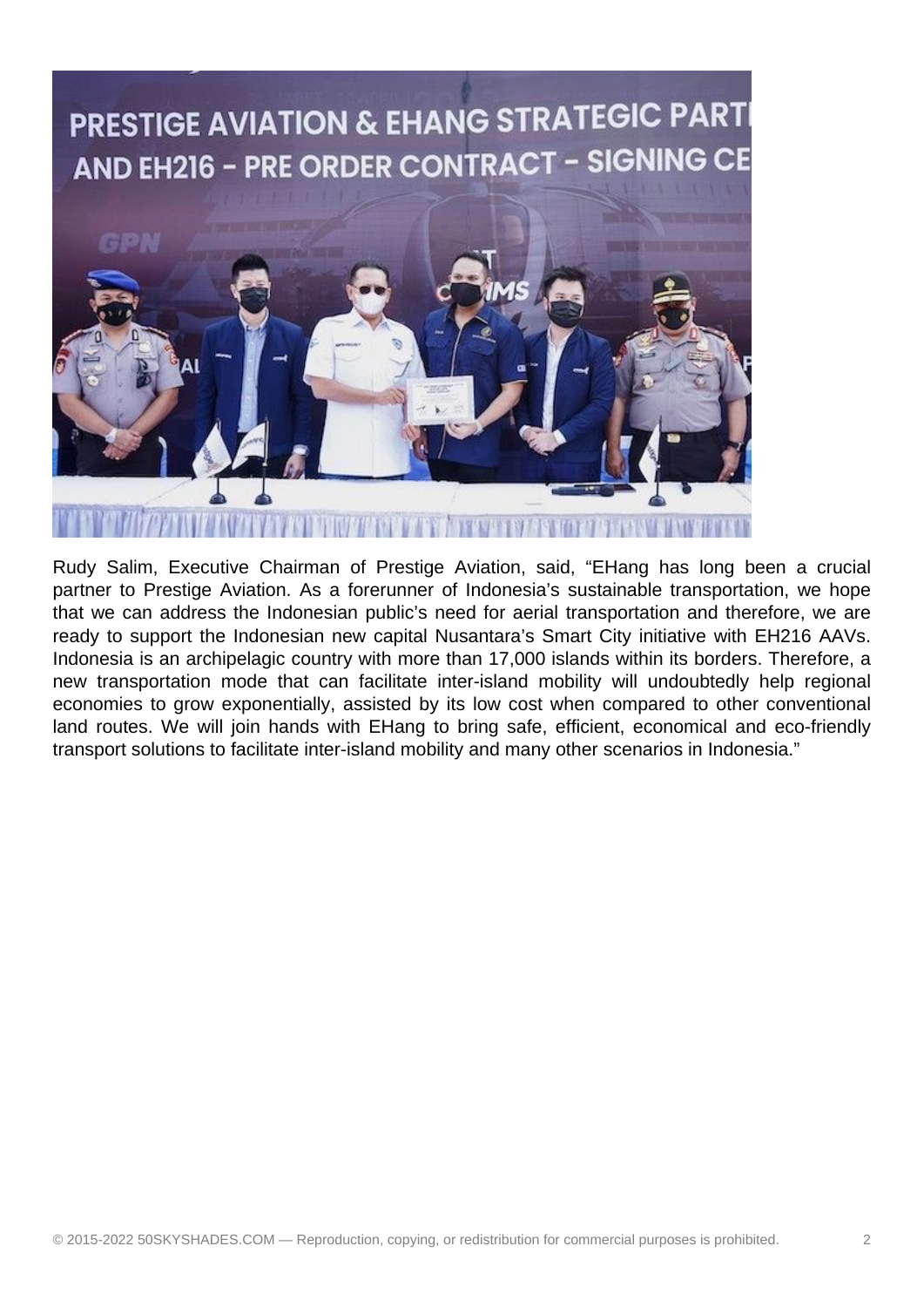

Hu Huazhi, Founder, Chairman and CEO of EHang, attended the online ceremony and commented, "We sincerely appreciate all the support and recognition of Prestige Aviation and our expanding network of partners, which inspire EHang to further expand our global market. We will continue our in-depth collaboration with Prestige Aviation on UAM in Indonesia. We believe that, as the Regional Comprehensive Economic Partnership ("RCEP") brings favorable policies to international cooperation, we will further accelerate the development of UAM in Asia Pacific region with the aim to benefit the people with cutting-edge AAV technologies."

Prestige Aviation is a company that specializes in the aviation industry and operates under the supervision of its parent company, Prestige Corp. Prestige Aviation provides aviation services that includes the sale and acquisition of aerial vehicles and private jet lease.